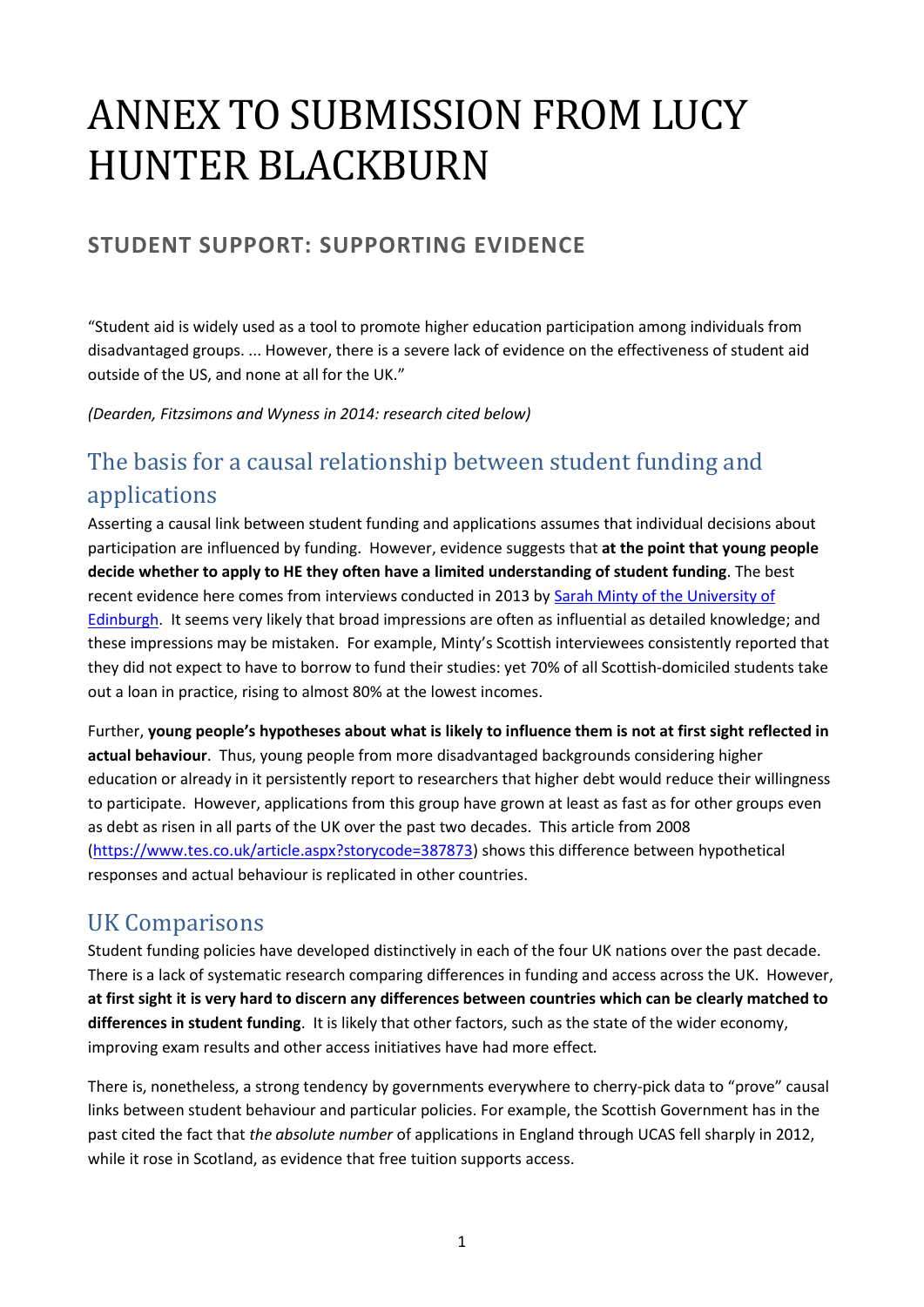By contrast, the table below looks *over a number of years* (using the most recent UCAS figures, covering the decade up to 2015), specifically *at young students from disadvantaged backgrounds* (using POLAR3 Q1, UCAS' measure of disadvantage for this purpose), and takes into account *differential demographic change in each part of the UK* by looking at application *rates* rather than absolute numbers. On this assessment, **the greatest growth in young applicants from disadvantaged backgrounds has been in England, followed by Scotland**. Looking over the past 5 years, the pattern is different again, with Wales (lower fees, higher grants than England) increasing the most, followed by England and then Scotland, but all three very close.

| POLAR3 Q1           | 2006  | 2007  | 2008  | 2009  | 2010  | 2011  | 2012  | 2013  | 2014  | 2015  | 5yr | $9-yr$ |
|---------------------|-------|-------|-------|-------|-------|-------|-------|-------|-------|-------|-----|--------|
| England             | 12.2% | 13.0% | 14.0% | 15.2% | 18.0% | 18.6% | 17.9% | 18.9% | 20.4% | 21.0% | 17% | 72%    |
| Northern<br>Ireland | 18.7% | 17.4% | 16.9% | 17.8% | 23.6% | 22.0% | 22.6% | 23.2% | 23.3% | 25.4% | 8%  | 36%    |
| Scotland            | 9.6%  | 9.0%  | 9.2%  | 9.8%  | 13.4% | 12.1% | 13.0% | 13.2% | 15.3% | 15.6% | 16% | 63%    |
| Wales               | 13.6% | 12.6% | 13.9% | 14.4% | 15.9% | 16.6% | 16.8% | 16.5% | 18.5% | 18.9% | 19% | 39%    |

#### Application rates: POLAR3 Q1

[Note: Source: UCAS. Trends are more comparable than absolute percentages, given the difficulty of judging how to deal with the fact that a substantial minority of HE in Scotland is sub-degree, provided in FE colleges.]

This data relates to young students: applications from mature students have fallen across the UK, including Scotland, but most strongly in England, particularly since 2012.

Entry rates – arguably more critical in terms of actual access - show yet another pattern. The entry rate will be affected by further variables, particularly the availability of places, institutional selection practice and exam results. However, if students fall away late in the process as they gain a better understanding of the financial issues, it might also be expected to show here.

|                     | 2006 | 2007 | 2008 | 2009 | 2010 | 2011 | 2012 | 2013 | 2014 | Change<br>2006-14 | Change in<br>applications<br>2006-14 |
|---------------------|------|------|------|------|------|------|------|------|------|-------------------|--------------------------------------|
| England             | 11%  | 12%  | 13%  | 14%  | 14%  | 15%  | 15%  | 16%  | 18%  | 61%               | 67%                                  |
| Northern<br>Ireland | 12%  | 13%  | 13%  | 14%  | 14%  | 14%  | 15%  | 16%  | 17%  | 49%               | 25%                                  |
| Scotland            | 6%   | 6%   | 7%   | 7%   | 9%   | 8%   | 8%   | 8%   | 9%   | 49%               | 59%                                  |
| Wales               | 12%  | 11%  | 12%  | 13%  | 12%  | 12%  | 14%  | 14%  | 17%  | 39%               | 36%                                  |

#### Entry rates: POLAR3 Q1

[Note: Source: UCAS. **UCAS uses POLAR2 Q1 for entry rates, which may affect comparisons with applicant rates.** Trends are more comparable than absolute percentages, given the difficulty of judging how to deal with the fact that a substantial minority of HE in Scotland is sub-degree, provided in FE colleges

Scotland is tied in second place with Northern Ireland. In Scotland a 59% increase in applicants over the period 2006-14 falls to a 49% increase in entrants. The particularly large drop between entrants and applicants in Scotland probably reflects the tighter availability of places here. However, it could also reflect an element of interest from poorer Scots dropping off, as understanding of the reality of funding overtakes awareness of the rhetoric. The Commission may want to explore this possibility. **More generally, the data on entrants deserves at least equal attention to that on applicants.**

One further area where funding differences might in theory show in the comparative data is **retention**. Either the fear of accumulating debt or inability to manage on the upfront living cost support available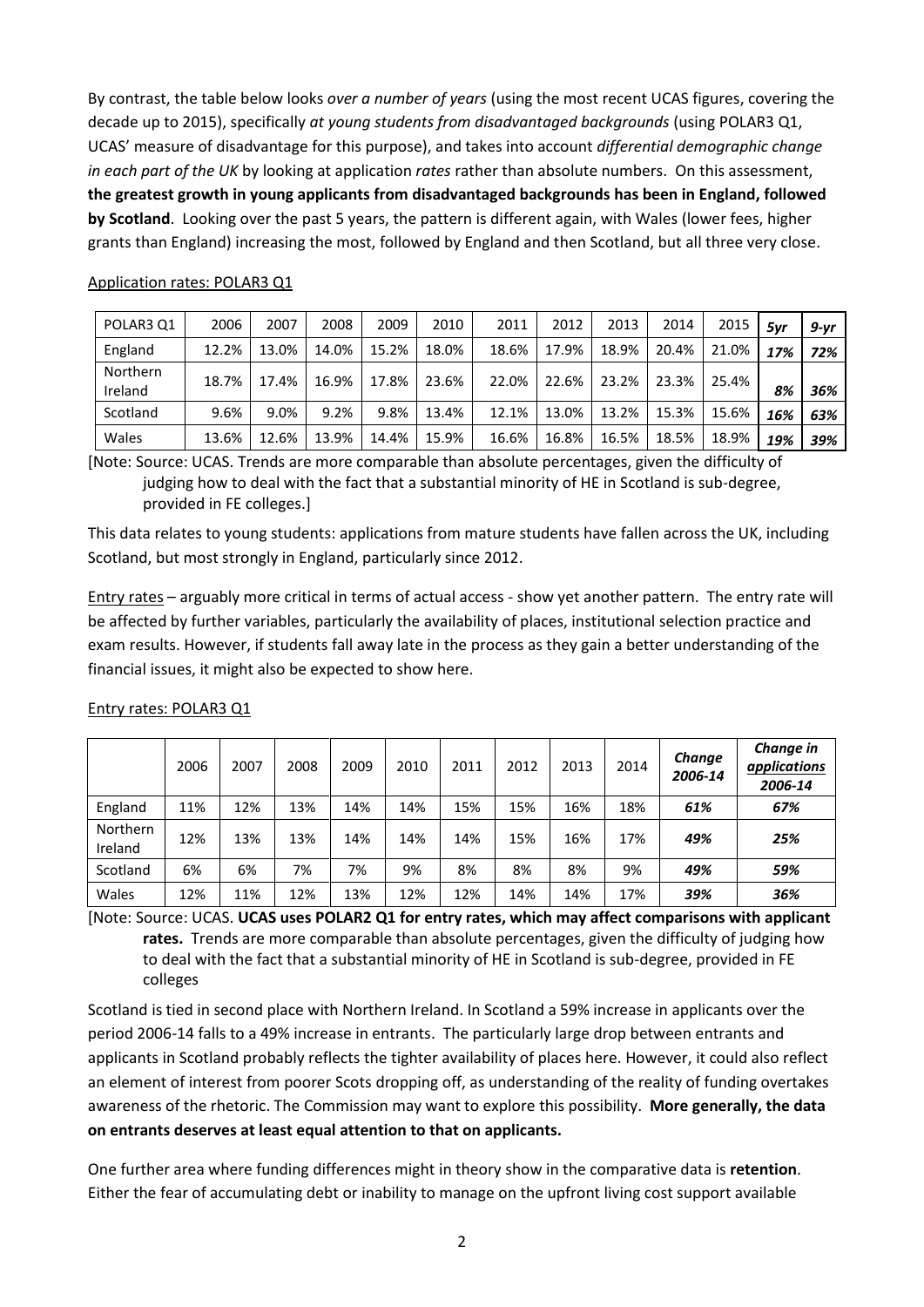might result in students dropping out. Unfortunately, published retention data is not available by socioeconomic background, although the Commission may want to explore further what further analysis may be available from researchers or organisations collecting data. However, in 2012-13, the most recent year for which comparable HESA figures are available, projected non-completion was very similar in all parts of the UK (10% in England, 10.2% in Scotland, 10.4% in Wales and 11.2% in NI). Again, it is hard to see any immediately clear pattern connected to student funding policy.

# Research in individual parts of the UK

The two most substantial pieces of research into the relationship between national student funding policy and participation have been done in relation to England by Lorraine Dearden, Gill Wyness and others.

The first of these[, The Impact of Higher Education Finance on University Participation in the UK](https://www.gov.uk/government/uploads/system/uploads/attachment_data/file/31982/10-1188-impact-finance-on-university-participation.pdf) (2010), used a complex model which attempted to disentangle separate changes in different elements of student support (fees, loans and grants) at different points in England over several years. The researchers demonstrated that **it is the combined effect of changes in all three elements which matters.**

In 1998-99, when means-tested fees were introduced, total upfront living cost support increased but grants replaced with loans, the researchers note: "the increased costs of university participation imposed in 1998/99, while reducing participation of high income groups, did not appear to sacrifice the goal of widening participation of low income groups."

In 2006, means-testing was removed and fees increased, but dedicated loans made available for fees. Grants, reintroduced for those at lower incomes in 2004, were increased further. The report notes: "In the case of the 2006 reforms, there was no overall change in participation for any of the groups. For the low income group, the large increase in grants and fee loans was sufficient to outweigh the impact of the £3000 deferred fee introduction, so that the net result was no significant change in participation. The same is true for medium and high income students though in each case the separate components of loans, grants and fees are themselves significant."

As the researchers put it *[emphasis added]*: "These results are highly relevant for policy makers, who ought to be aware of the negative impact of upfront fees – **i.e. those not covered by a fee loan** – and the positive impact of aid on participation. Maintenance grants can potentially be used to offset the negative influence of fee increases, given their opposing influences on participation. **Policy makers should also be aware of particularly vulnerable groups when setting levels of fees and grants, and may need to target specific groups with more generous aid** to counteract any increases in tuition fees."

The study further suggested that the form of aid provided was a far less significant factor in determining applications than "parental education and prior attainment" which are the "key drivers of participation".

A more recent study, [Money for nothing: Estimating the impact of student aid on participation in higher](http://www.sciencedirect.com/science/article/pii/S0272775714000910)  [education](http://www.sciencedirect.com/science/article/pii/S0272775714000910) *(2014),* examining the effect of introducing a £1,000 grant in England in 2004, suggested a stronger role for grant than the 2010 research. Over the period examined there was no other change to student funding. Fees remained at £1,000 (mean-tested, paid upfront) and the grant substituted for loan: total living costs did not increase. The research used students above the grant cut-off as a control group, as their funding did not change at all. The authors report that the grant increase resulted in a 3.95% increase in participation rates in the group affected (which was students from households with incomes below £22,500). The piece also includes useful links to research in other countries on this theme, with which its findings are compatible.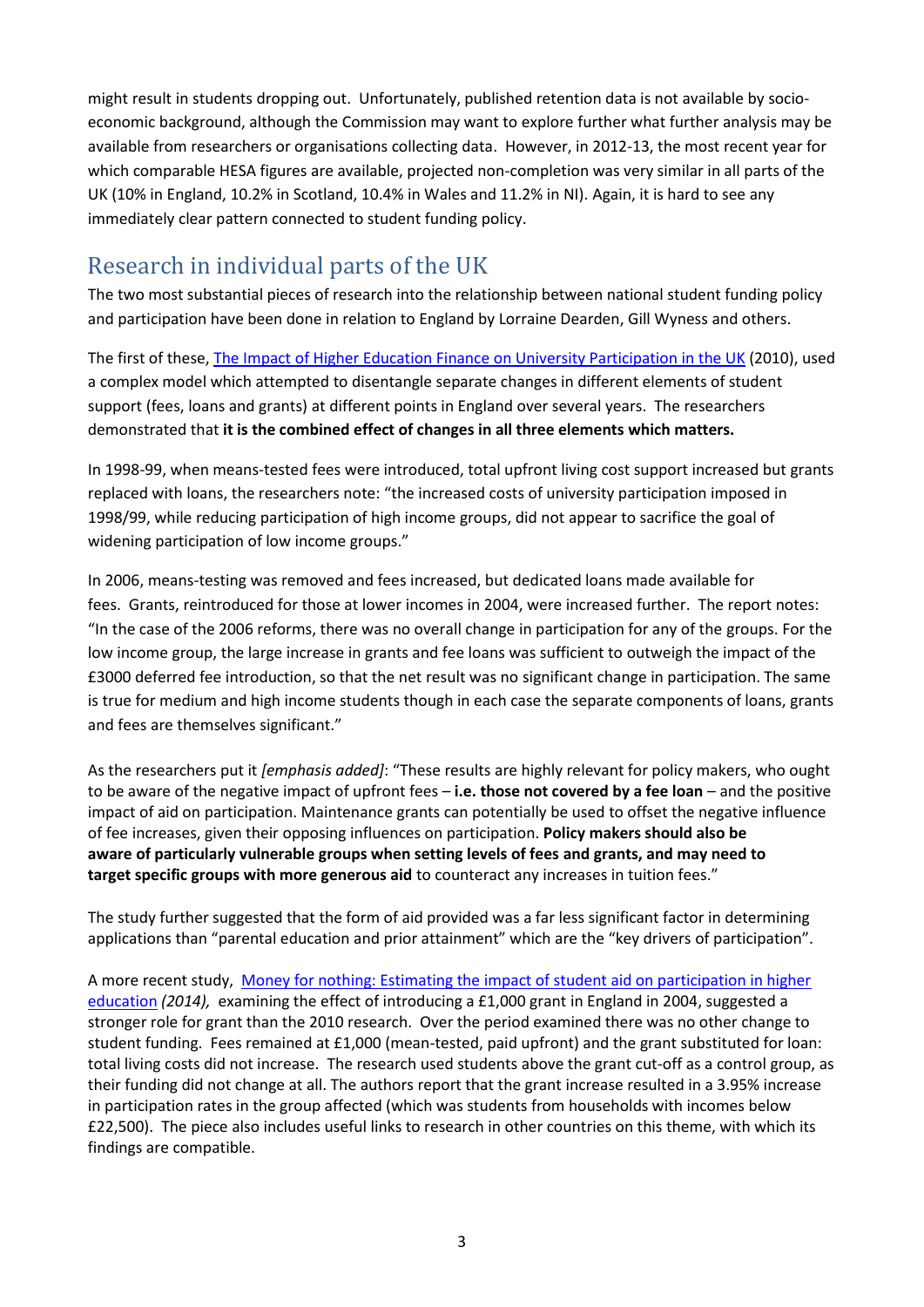**The Commission is strongly advised to consider these reports in full and any other similar material it may be able to obtain from the authors**, bearing in mind that in 2013-14 in Scotland grants were reduced, with additional loan filling the gap.

Although assertions about Scottish policy and access have been a recurring theme of the past decade, I am not aware of any substantial empirical research undertaken in Scotland or commissioned by the Scottish Government which seeks to test for correlations between changes in funding policy and access, as in the examples above. The Commission may wish to check this with the Scottish Government.

However, a [report laid before the Parliament by the Scottish Government in April 2013](https://adventuresinevidence.files.wordpress.com/2013/11/5th-annual-report.pdf) did record (emphasis added) that:

19. When asked about fees, costs and the Graduate Endowment Fee in 2007-08 students said that costs for books/ equipment, rent/ housing, food/drink, entertainment, travel, and commercial loans were of greater concern to students than the Graduate Endowment Fees. This suggests, as noted in previous reports laid in Parliament, that while the Fee could have been a factor in a student's decision to study at the time, **it would be more accurate to consider the Fee in the wider context of costs and debt generally, and how both the fear of, and actual debt, impacts on student behaviour and outcomes**. …

21. Other evidence sources suggest that **the fear of debt and cost of study can potentially dissuade prospective students to going to university. People from disadvantaged family backgrounds are especially vulnerable in this respect**.

22. BIS research notes that most young people see debt as a normal part of life, but that those with the most negative attitudes to debt are among those least likely to apply to HE. It suggests that students from low income households see the costs of HE as a debt rather than an investment. **Those from less privileged backgrounds were more likely to be concerned about debt**, and those most averse to debt were among the less willing to participate in HE.

24. While research from BIS has shown that the **tuition fees introduced in England in 2006-07 did not impact on participation levels (even by those from deprived backgrounds),** they seemed to have an impact on people's **choices of where to study**. The research showed that people from more deprived backgrounds tended to choose a university closer to home, often a less prestigious institution. **As such those from disadvantaged backgrounds are at risk, unless counterbalancing policies (such as loans and grants) are available to them.**

25. The OECD reports similar findings. **In OECD countries where students are required to pay tuition fees, and can benefit from public subsidies, there are not lower levels of access to university-level education than the OECD average."**

## International Experience

[Commenting in January](http://oecdeducationtoday.blogspot.co.uk/2015/01/the-sustainability-of-uks-higher.html?spref=tw) on the UK (in practice appearing to mean mainly the English) system, the OECD's Director of Education and Skills, Andreas Schleicher, noted:

"OECD data show absolutely no cross-country relationship between the level of tuition countries charge and the participation of disadvantaged youth in tertiary education. In fact, social mobility is worse in Germany which pays for all university education through the public purse than it is in the UK…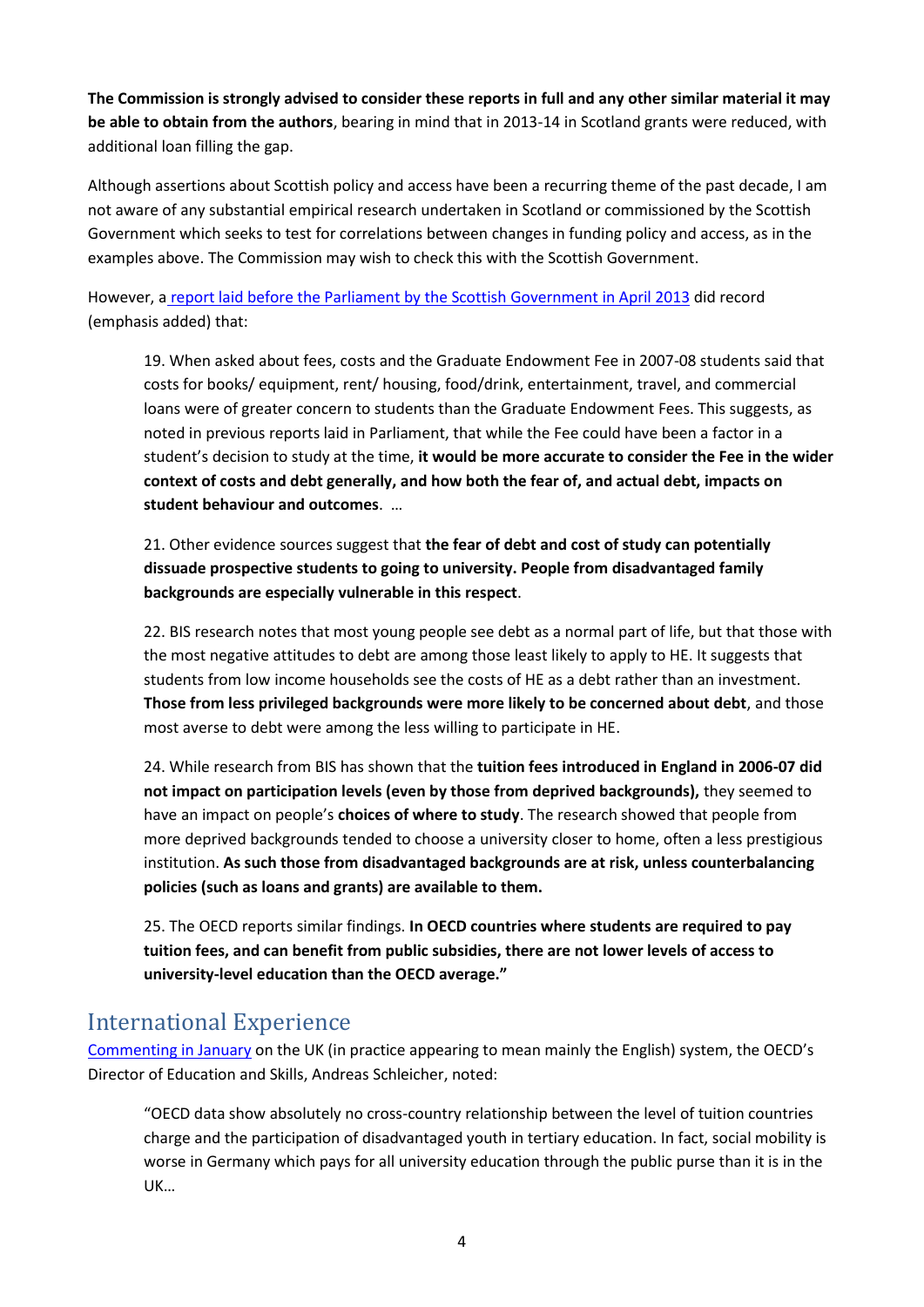a combination of income-contingent loans and means-tested grants … basically means risk-free access to financing for prospective students with governments leveraging, but not paying, for the costs…

But even the best loan system is often not sufficient. There is ample evidence that youth from low income families or from families with poorly educated parents, but also youth who just don't have good information on the benefits of tertiary education, underestimate the net benefits of tertiary education. That's why it has paid off for the UK to complement the loan scheme with means-tested grants or tuition waivers for vulnerable groups…

There is lots the UK can do to further improve its approach to financing universities... But among all available approaches, the UK offers still the most scalable and sustainable approach to university finance."

Eurostudent produces extensive information on student background and finance across Europe: most recently, [Social and Economic Conditions of Student Life in Europe 2012 -](http://www.eurostudent.eu/download_files/documents/EVSynopsisofIndicators.pdf) 2015. It is difficult draw any clear conclusion about the links between access and funding from the very complex sets of figures provided: however, there are signs that the total amount of support and the extent to which a system offers wider access may be connected. The previous edition of the document, covering the period to 2011, suggested that "[making] sufficient funds available to students can be viewed as a necessary financial condition for taking up and successfully completing HE".

## Issues for Scotland

Against this background, any conclusions about the impact of student funding on access in Scotland have to be cautious.

### (i) Largely loan-based living cost support

While fees are fully cash funded at all incomes, non-repayable living cost support is very limited in Scotland, particularly since grants were reduced in 2013-14. Most assistance with living costs is provided as loan: see table below for 2014-15 figures.

| <b>Household income</b>        | <b>Bursary</b> | Loan   | Total  | % as loan | Implied 4 yr debt |  |
|--------------------------------|----------------|--------|--------|-----------|-------------------|--|
| E0 to £16,999 (young)          | £1,750         | E5,750 | E7,500 | 77%       | E23,000           |  |
| $\vert$ £0 to £16,999 (mature) | £750           | £6,750 | E7,500 | 90%       | E27,000           |  |
| E17,000 to £23,999 (young)     | E1,000         | E5,750 | E6,750 | 85%       | E23,000           |  |
| E17,000 to £23,999 (mature)    | E <sub>0</sub> | £6,750 | E6,750 | 100%      | E27,000           |  |
| E24,000 to £33,999 (young)     | E500           | £5,750 | £6,250 | 92%       | E23,000           |  |
| E24,000 to £33,999 (mature)    | £0             | £6,250 | E6,250 | 100%      | E25,000           |  |
| E34,000 and above              | I£0            | £4,750 | £4,750 | 100%      | E19,000           |  |

Data produced in response to parliamentary questions in February 2015 reveals a potential difficulty with this approach.

In 2013-14, the most recent year for which figures are available, showed that 34,670 students were on the maximum grant and therefore in theory able to claim the maximum support (the "minimum income guarantee"), worth £7,250 that year. However, only 25,130 actually received maximum support in practice.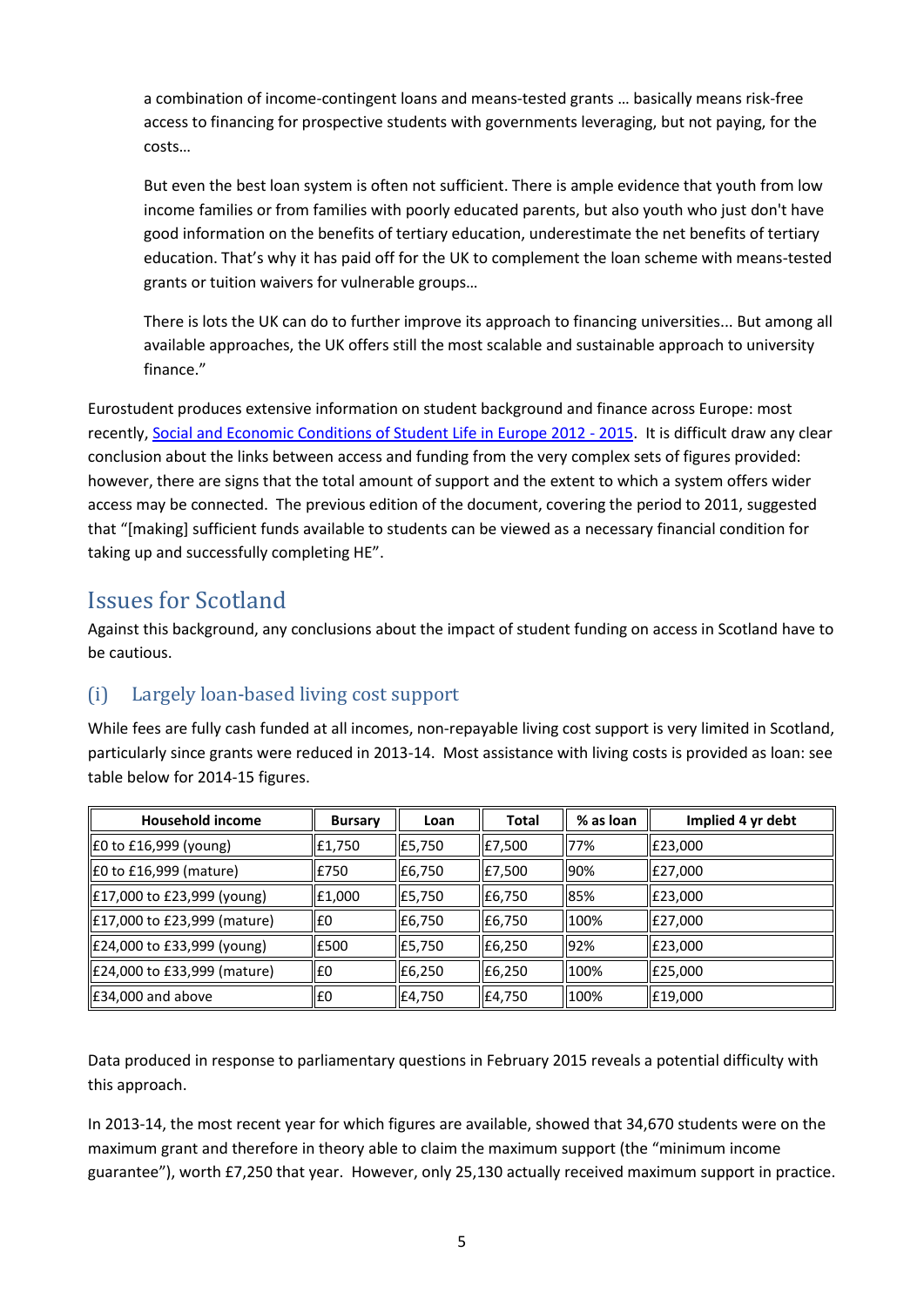In particular, only 66% of young students at the lowest incomes benefited from the maximum support. Those who did not cannot have been taking out the full loan required.

|                      | Actual on full grant | <b>Actual on maximum living</b><br>cost support | % take up of maximum<br>living cost support |  |
|----------------------|----------------------|-------------------------------------------------|---------------------------------------------|--|
| <b>YSB claimants</b> | 17,330               | 11,485                                          | 66%                                         |  |
| <b>ISB claimants</b> | 17,340               | 13,645                                          | 79%                                         |  |
| <b>Total</b>         | 34,670               | 25,130                                          | 72%                                         |  |

Other information from these PQs shows that of those on any level of grant, only 2,075 took out a loan worth less than the maximum, while a further *10,710* of all students on a grant borrowed nothing (see table below). **Most of those who could in theory have received £7,250, but did not, must have borrowed nothing.** 

That means that of the 9,540 students who did not take up their full £7,250 of support, the vast majority limited themselves to £1,750 or £750 in grant, depending on whether they were young or mature. That suggests that **somewhere between one-fifth and one-quarter of the lowest-income students were attempting to manage on their grant alone**.

|                     | <b>YSB</b> | % of all YSB<br>takers | <b>ISB</b> | % of all<br><b>ISB takers</b> | Total  | % all YSB/ISB<br>takers |
|---------------------|------------|------------------------|------------|-------------------------------|--------|-------------------------|
| Taking no loan      | 8,090      | 25                     | 2,620      | 15                            | 10,710 | 21                      |
| Taking part of loan | 1,775      |                        | 300        | っ                             | 2,075  |                         |
| Taking whole loan   | 23,065     | 70                     | 14,480     | 83                            | 37,545 | 75                      |
|                     |            |                        |            |                               |        |                         |
| Total               | 32930      | 100                    | 17,400     | <i>100</i>                    | 50,330 | 100                     |

Source: PQs S4W-24400 and S4W-24402

In establishing the new arrangements, the Scottish Government appears to have taken little account of the possibility that many poorer students would not be willing to take out a loan, either at all or at a high enough level to get their full support, despite the contents of the analysis presented in its report to the Parliament in April 2013, quoted above.

**In the light of these findings, the Commission ought to consider the possibility that the heavy dependence on loans to provide living cost support may have a deterrent effect on certain low-income students** or otherwise be limiting the choices these students make and may also be making them more vulnerable to non-completion, due to hardship and excessive term time working.

In particular, these findings need to be read against evidence that **participation rates are particularly low in rural areas**. Avoiding debt will be easier for students who can live at home while they study. This option is more available to those who live within affordable daily commuting distance of one or more institutions offering higher education. Other groups likely to be unable or unwilling to live at home will include those with families in poor housing, or whose family homes are physically or emotionally unsafe.

#### (ii) Information about loans

The Commission may want to test the understanding of students, and advisers, of the student loan system. [Figures reported on 1 July](http://news.stv.tv/scotland-decides/news/1323848-more-than-6000-students-using-payday-loans-to-make-ends-meet/) suggested that students in Scotland are disproportionately likely to engage with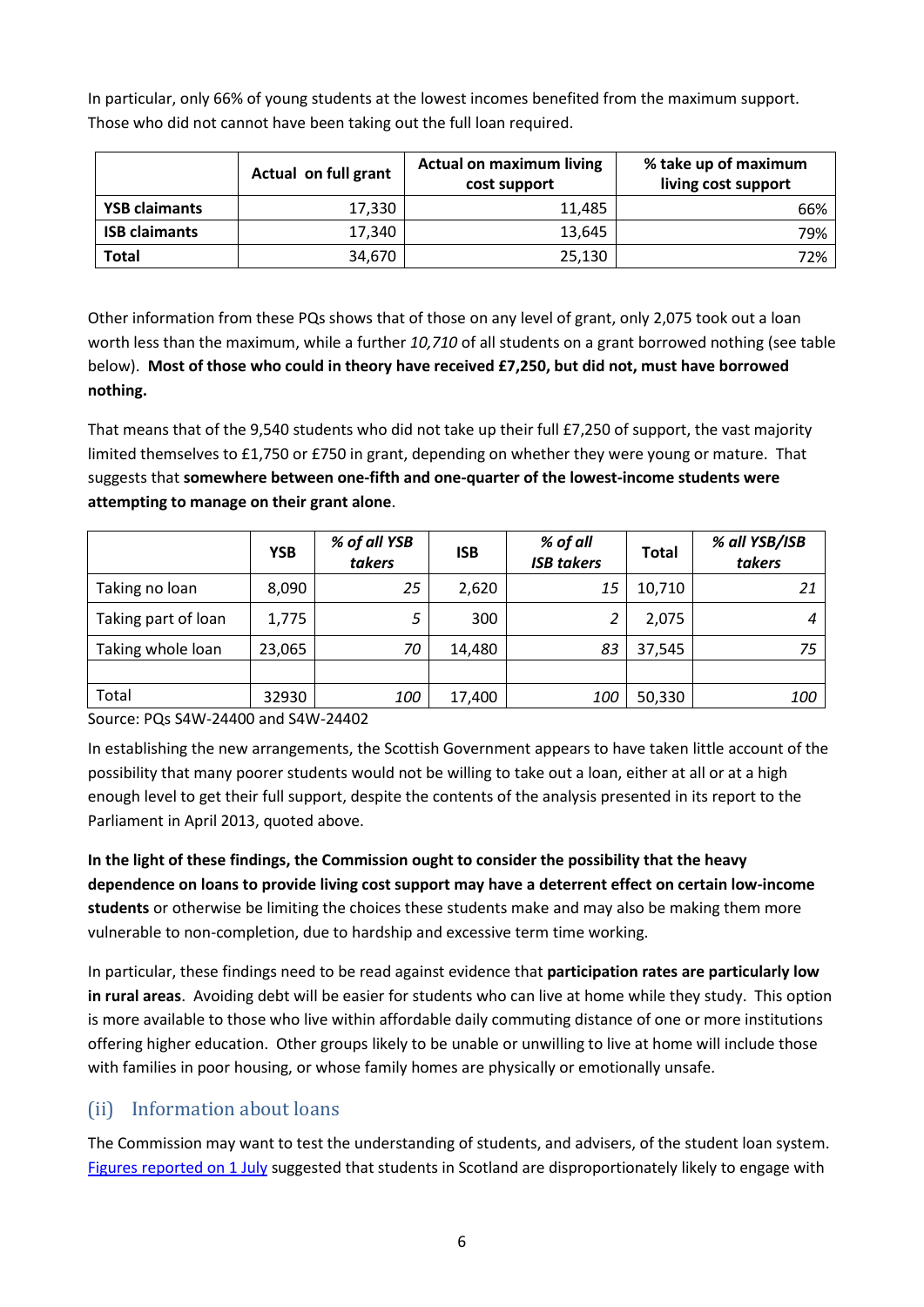payday lenders. Misunderstandings about the student loan system may be contributing to this, although limitations on total living cost support are also a potential factor.

#### (iii) Living cost support away from home

The international evidence and the 2010 IFS study both suggest that the *total support* available at low incomes *in whatever form* is relevant to access. The figure below compares total support (grant plus loan) for students away from home, commonly acknowledged to be the ones in greatest need of help, from the different UK nations in 2014-15. The figures will only change marginally in 2015-16.



Source: official student finance calculators in each part of the UK and SAAS figures.

The Scottish Government increased living cost support substantially for many students in 2013-14, as the 2012-13 Scottish line included above shows. This increase was achieved through the release of additional loan (at the same time, grants were reduced, with total spending on income-related bursaries falling by £40m).

However, for those away from home living cost support in Scotland remains less generous compared to the rest of the mainland UK for most students between £17,000 (£19,000 from this autumn) and around £45,000. In particular, Scotland has adopted a stepped system, which results in a sharp drop in support as soon as income reaches £17,000 (£19,000 once again from the autumn). This leaves the families of students at some relatively low incomes facing a greater expectation of "ability to pay" towards students' upfront living costs than applies in most other parts of the UK, with potential implications for access.

Scotland compares more favourably in comparisons of support for those who live at home, as it is the only nation which does not reduce support for this group.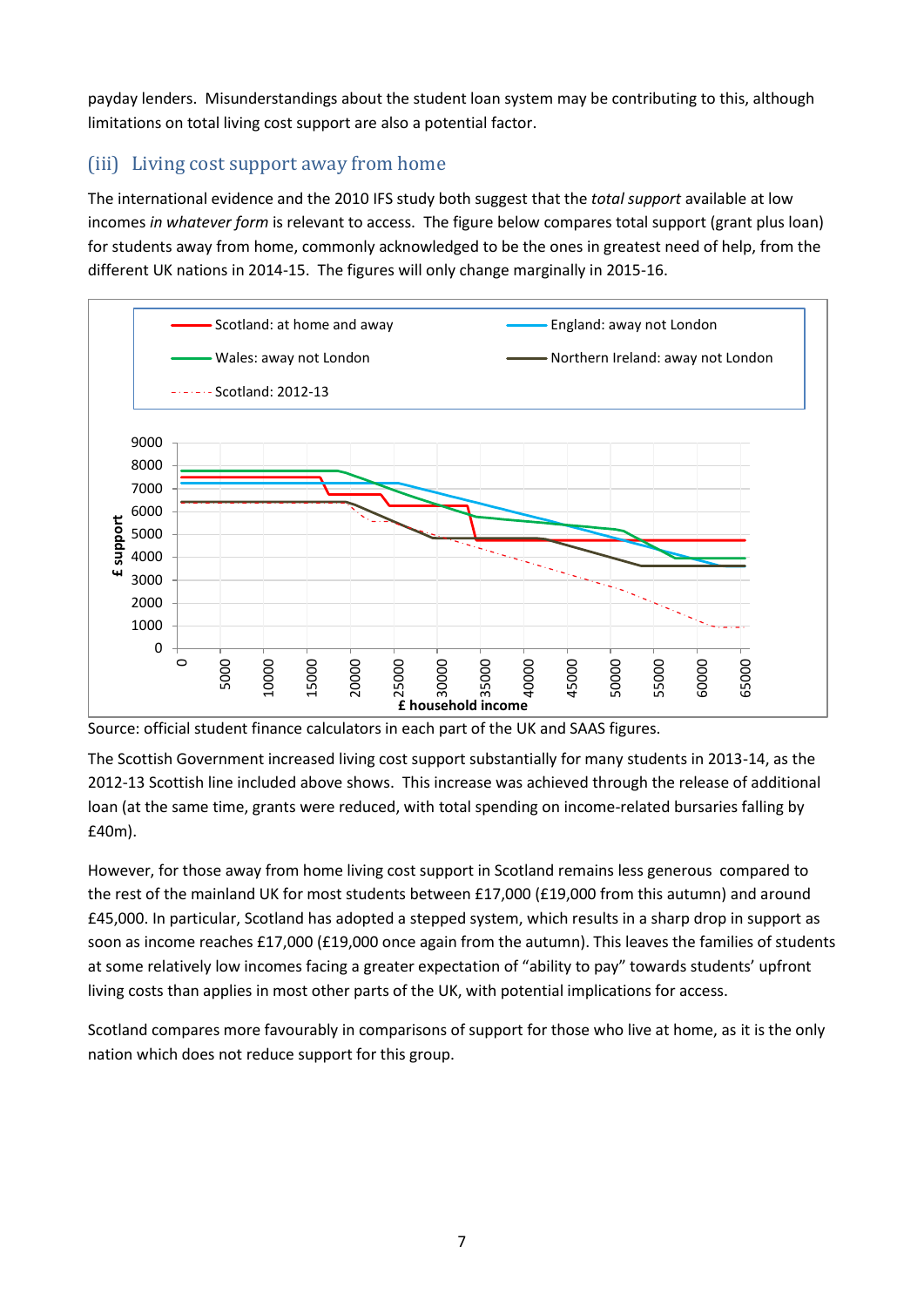#### (iv) Investment choices

| <b>Category</b>        | Sub-category              | £m  |
|------------------------|---------------------------|-----|
| SFC grants             | HEIs: teaching grants     | 641 |
|                        | HE in FECs teaching (est) | 132 |
| SAAS: fees             | Fees to Scottish HEIs     | 183 |
|                        | Fees to Scottish colleges | 36  |
| Total teaching support |                           | 992 |
|                        |                           |     |
| SAAS: grants           | Students in HEIs          | 42  |
|                        | Students in colleges      | 21  |
|                        | Students in rUK           | 2   |
| Total grants           |                           | 65  |

The 2013-14 figures on which the submission draws are provided below.

Numbers of students in receipt of fee support from SAAS: 130,990; total average spending on teaching calculated as £992m/130,990 = £7,570; total cost per £1,000 = £992m x 1000/7570 = £131m. Rough estimate of cost of £1,000 per head for the highest 50% by income = £131m x 50% = £65m

#### (v) Long-term equity

My ESRC-funded report *The Fairest of Them All?* (February 2014) contains a full comparison of the systems used in each part of the UK and their effects on debt distribution by income. It is available here: http://www.centreonconstitutionalchange.ac.uk/papers/creid-working-paper-3-fairest-them-all-supportscottish-students-full-time-higher-education

The report was published before figures for actual borrowing in 2013-14 became available in October 2014. Income-related figures are less clearly available for that year than previous ones, as a combined category has been used for those exempt from a contribution (in effect, deemed to have zero income and entitled to maximum support) and those on too high an income to qualify for any mean-tested support. This combined group is shown in the first row in the table below. For the remaining income categories, lower average borrowing is evident as income rises.

|                                | Loans                     |                              |                  |
|--------------------------------|---------------------------|------------------------------|------------------|
|                                | <b>Number of Students</b> | <b>Average Amount</b><br>(£) | Loan take-<br>up |
| All                            | 85,655                    | 5,020                        | 69%              |
| Income not declared / required | 48,840                    | 4,710                        | 64%              |
| Up to £16,999                  | 19,375                    | 5,610                        | 79%              |
| £17,000 to £23,999             | 7,175                     | 5,430                        | 78%              |
| £24,000 to £33,999             | 7,510                     | 5,320                        | 78%              |
| £34,000 and above              | 2,755                     | 4,340                        | 73%              |

Source: SAAS. Take-up figures for "All" and "income not declared/required" adjusted to remove EU students from the baseline, to reflect that EU-domiciled students generally have no access to loans or grants and are likely to be concentrated in the "not declared" group. The "not declared/required" group comprises a minority of very low income students likely to have a take-up closer to 80% and an average over £6,000 and a better-off majority likely to have a take-up rate closer to 60% and an average closer to £4,500.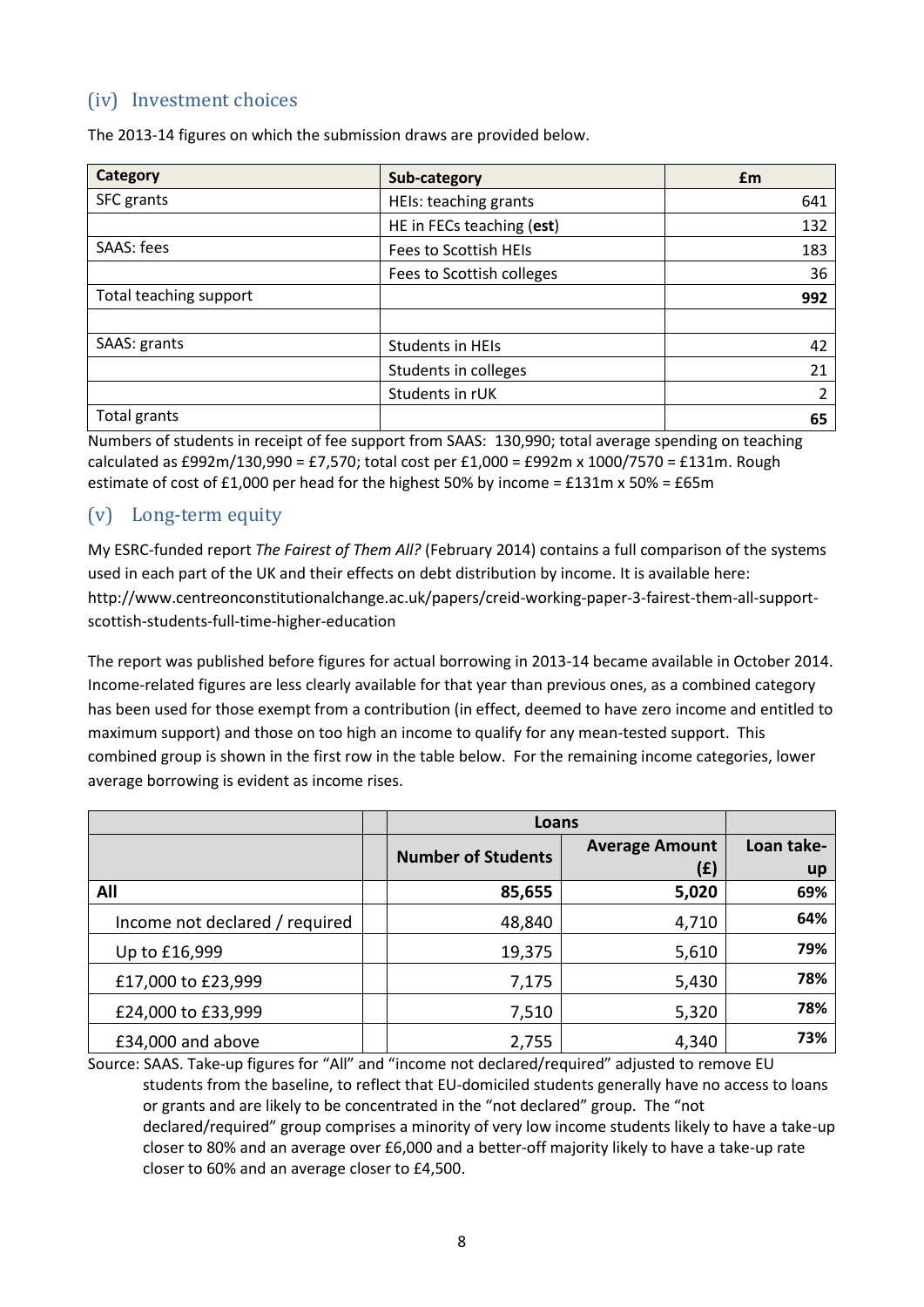Separate figures from SAAS show average borrowing of £ 5,780 for those claiming means-tested loan (requiring an income below £34,000) and £4,140 for those not using means-tested loan, who will predominantly have incomes over £34,000.

A different, flatter pattern of borrowing is found elsewhere in the UK, with a tendency to lower borrowing at lower incomes (2012-13 data the latest available in this form): this is shown below.



Source: Student Loans Company

These different effects are due to the greater use of income-related grant in other parts of the UK. Grant entitlements for 2014-15 for each part of the UK are shown below.



Source: Official student finance calculators; SAAS

The Scottish Government routinely quotes **final debt figures issued by the SLC** in defence of the present arrangements. The difficulties with these [are discussed in more detail here.](http://adventuresinevidence.com/2014/06/25/when-does-7600-mean-18500-or-more-the-problem-with-final-debt-figures/) In summary: